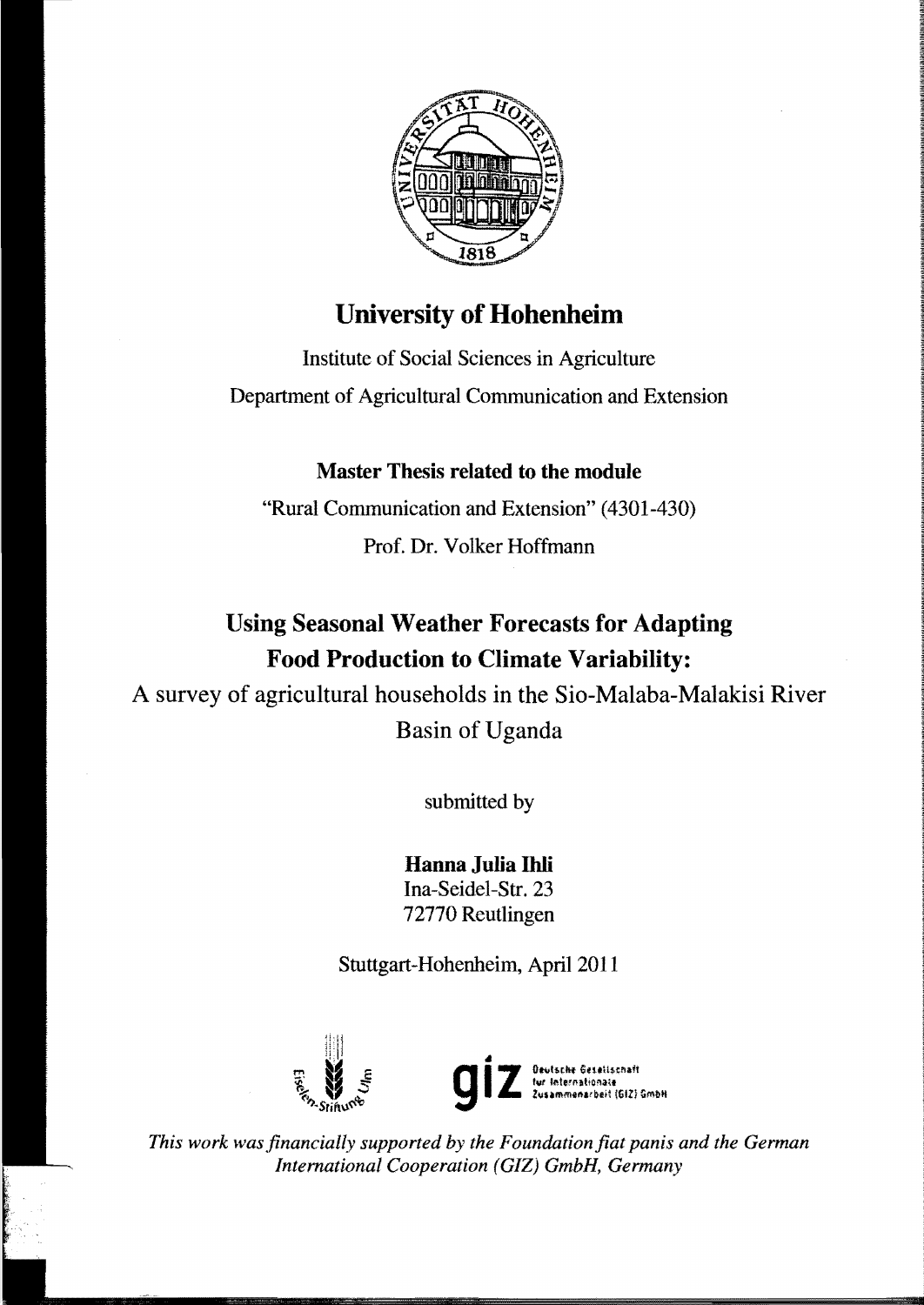## **8 Executive Summary**

In the past, Ugandan communities knew their local climate well and it was more predictable. Annual seasonal variations, particularly the onset and cessation of rains were minimal hence seasonal weather forecasts did not make any difference. However, today the situation is different since climate variability, as well as frequency and intensity of weather and climate events increased. The availability of timely weather and climate information may enable farmers to make better farm decisions.

The presented Master thesis investigates the role of seasonal rainfaIl forecasts as a strategy for adapting food production to climate variability in farming households in the Sio-Malaba-Malakisi (SMM) River Basin catchment of Uganda. In detail the provider side of weather information *i.e.* seasonal rainfall forecasts, as well as the user side of weather forecasts is explored, assessed and analyzed. Thereby the essential research questions are: What trend in climate variability can be identified in the region and what are the impacts on food production? What are farmers' weather information needs? What is the actual use of seasonal weather forecasts? What gaps exist between weather products and these needs, and what are principal measures by which these gaps can be addressed? To answer these questions, information and data collection included semi-structured interviews with a variety of stakeholders who are involved in the generation, use and dissemination of weather data and information, as weIl as a household survey covering Butaleja and Tororo district in the SMM River Basin catchment.

In the first section of this thesis (chapter 2) the agricultural sector and the climatic conditions of Uganda, as well as climate variability and impacts on agriculture are reviewed. Further, agricultural meteorology and its applications are elaborated. The agricultural sector supports most of the livelihoods in Uganda and is heavily dependent on rainfall performance as agriculture is mainly rain fed. The agricultural sector performance is severely compromised by climate variability, which has started manifesting itself through increased frequency of extreme weather events such as droughts and floods. A foreknowledge of the weather of an upcoming growing season enables farmers to plan farm operations with greater confidence and to make better decisions. To be useful certain prerequisites are required: Forecasts need to be skilful, timely, credible, relevant to actions, which potential users can integrate into production decisions to improve potential production outcomes, presented in simple, understandable language; transmitted in local languages.

In the second section (chapter 4) weather and climate data generators, meteorological products and services, as weIl as the delivery of weather and climate information to endusers were elaborated. The Department of Meteorology (DoM), the Directorate of Water Resources Management (DWRM), as well as the Ministry of Agriculture, Animal Industry and Fisheries (MAAIF) can be identified as key weather and climate data generators in Uganda. These state institutions provide weather and climatic advisories to various stakeholders in the agricultural sector in form of seasonal rainfall forecasts, agro meteorological bulletins, and message to farmers brochures.